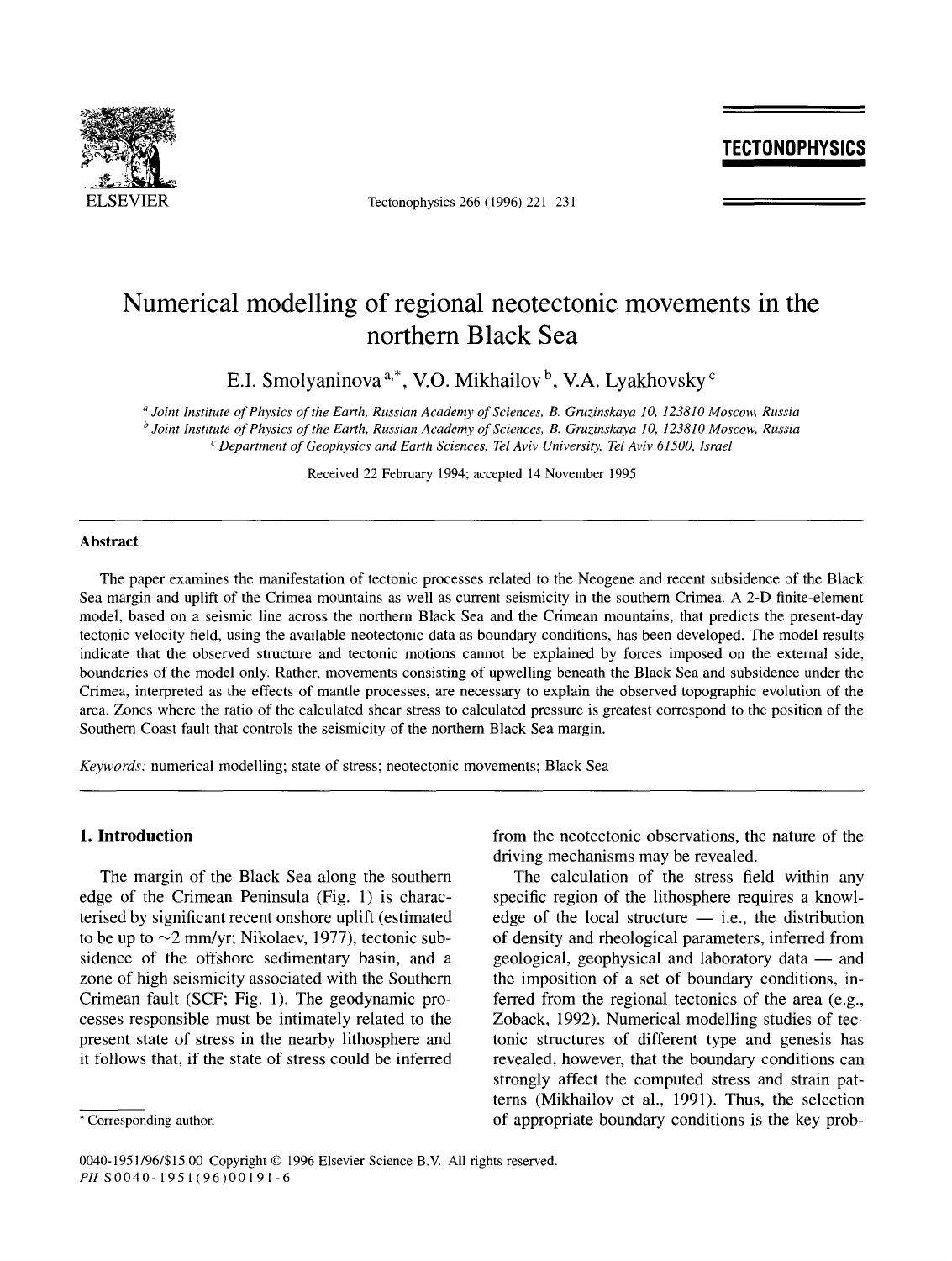

Fig. 1. Location of the study area; solid black line shows the position of the modelled crustal cross-section (Fig. 2).  $SCF =$  South Coast fault; *WCF* = West Coast fault; *WB* = western Black Sea Basin; *EB* = eastern Black Sea basin; *MR* = mid-Black Sea ridge.

lem when modelling the stress in any region of the lithosphere.

In this paper a method is presented, and applied to the Crimean margin of the Black Sea, in which the initial assumptions are validated by comparing the calculated value of the vertical velocity vector component at the surface with the topographic evolution

trend derived from the observed neotectonic data. In so doing an attempt is made to simulate the complex present-day forces that can simultaneously support the uprising tendency of the Crimea mountains, subsidence of the offshore depression and explain the seismicity of this region.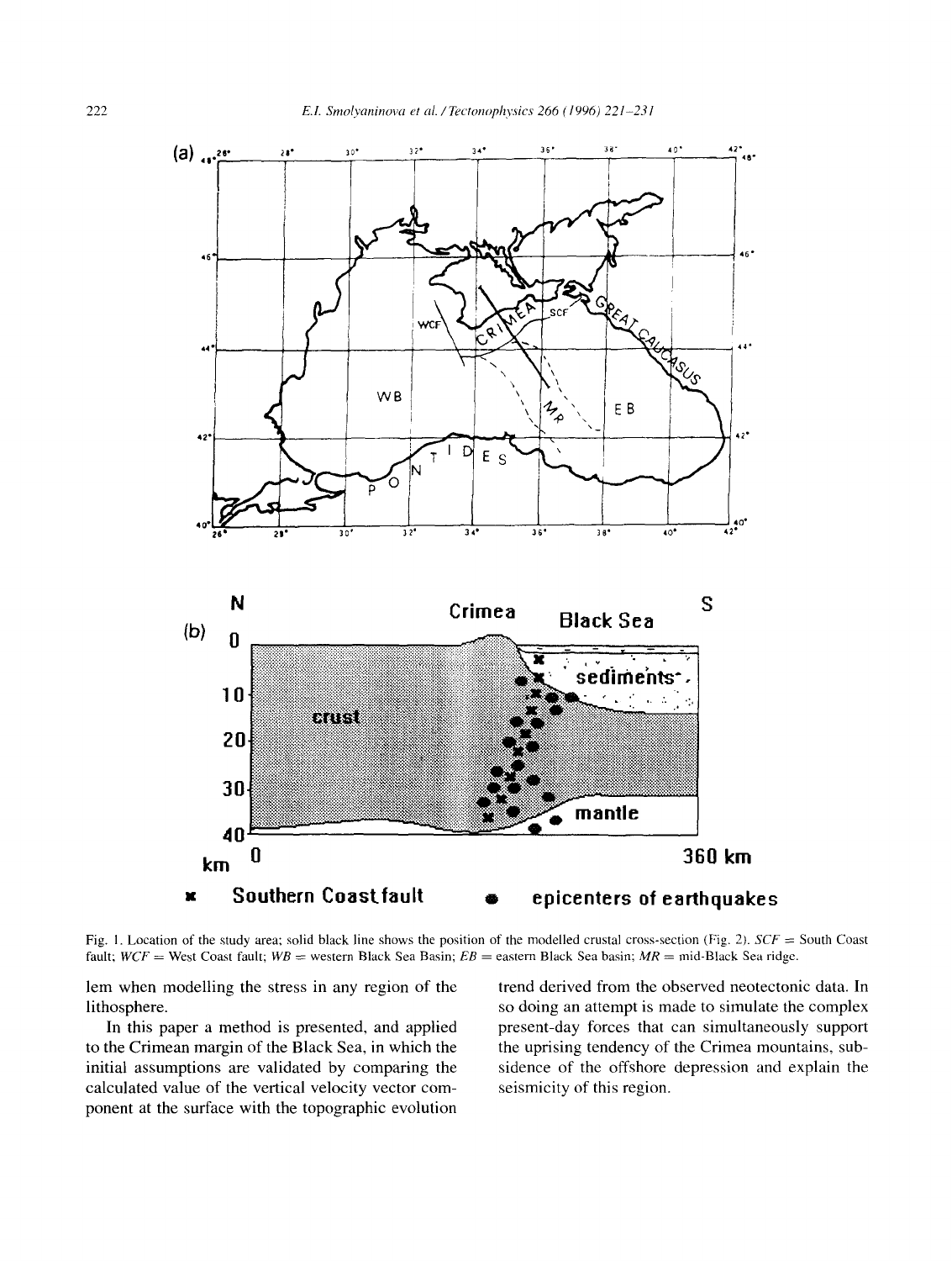## **2. Origin of the Black Sea**

The Black Sea is an elliptical basin in the southeastern part of Europe (Fig. 1) consisting of two depressions with oceanic crust separated by the Mid-Black Sea ridge which has a thinned continental crust (Letouzey et al., 1977; Tugolesov, 1985; Finetti et al., 1988). Maximum water depth is 2206 m (Ross et al., 1974). The thickness of probably Cretaceous to Holocene sediment cover in the western depression is more than 14 km and in the eastern one about 12 km. The tectonic processes responsible for the origin and evolution of the Black Sea are still debated but the hypotheses advanced fall into two basic categories.

One has been inspired by plate tectonic theory. Dewey et al. (1973), for example, consider the Black Sea as a remnant of a 'Tethyan' ocean separating Gondwana and Laurasia. Other authors suggest that the Black Sea represents the remnant of a backarc marginal basin formed in late Mesozoic-early Tertiary times as part of the European continental paleo-margin behind the Balkan-Pontide-Lesser Caucasus foldbelt (Boccaletti et al., 1974; Adamia et al., 1977; Letouzey et al., 1977; Zonenshain and Le Pichon, 1986; Finetti et al., 1988). The results of simulation of syn-rift and post-rift stratigraphies and subsidence of Black Sea are presented in Robinson et al. (1995) and Spadini et al. (1996). The main differences of interpretation are in defining the age of the opening of the basin system. The authors agree, however, that the opening occurred after the closure of the Paleo-Tethys. The number, position and size of the original Neo-Tethys branches vary in the authors' interpretations depending on the results of various palinspastic reconstructions of the Jurassic and Cretaceous (Biju-Duval et al., 1977; Robertson and Dixon, 1984; Dercourt et al., 1986).

A second set of hypotheses considers the Black Sea as an area of oceanisation, i.e., replacement of continental crust with oceanic type crust following major vertical movements within the mantle (e.g., Muratov, 1972; Brinkmann, 1974; Beloussov et al., 1988). Opinions of the authors about the age of formation of the Black Sea vary considerably  $$ from Jurassic or earlier (Muratov, 1972) to Paleocene (Tugolesov et al., 1985. Beloussov et al. (1988) considered that four major subsidence episodes took place during the evolution of the Black Sea: in the Late Cretaceous, associated with the formation of the deep Black Sea basin, and then in the Paleogene, pre-Pliocene and the Late Quaternary.

All the hypotheses about the origin of the Black Sea agree that the western and eastern sub-basins have different subsidence histories but that neotectonic evolution is related to the present-day regional tectonic setting. Beloussov et al. (1988) concluded on the basis of reflection seismic data (Tugolesov, 1985) that the Black Sea depression has subsided as a unit since 30 Ma. However, the high level of seismic activity in the southern Crimea indicates that tectonism remains active in the eastern sub-basin. Thus, two different geodynamic processes are likely responsible for the tectonic forces affecting the study area (the Crimean margin) during the neotectonic time frame of interest: those driving the subsidence of the Black Sea as a unit and those, presumably acting since the Eocene (reference) delimited by the West Crimean fault (Finetti et al., 1988; Okay et al., 1994).

### **3. Geological/geophysical cross-section**

Fig. 1 shows the location of the simplified crustal cross-section (Fig. 2) along which stresses have been calculated. It is based on geological and geophysical data published by Subbotin (1975), Tugolesov (1985) and Beloussov et al. (1988) and is perpendicular to the trends of the Crimea mountains and the southern coast of the Crimean Peninsula. Also shown in Fig. 2 is the average vertical component of recent surface velocity — clearly demonstrating subsidence in the offshore depression and uplift in the Crimea mountains — derived from neotectonic data (Nikolaev, 1977) as well as data on recent movements (Meshersky, 1987) and on tectonic subsidence in the Black Sea (Tugolesov, 1985).

Artemjev (1975) concluded, given constraints on the thickness of the sedimentary and crustal layers from seismic data, that it was not possible to obtain a density distribution compatible with the observed seismic velocities leading to a state of isostatic equilibrium for the Black Sea and the Crimea mountains. Rather, a number of gravity models of this area, differing in their level of detail, all lead to the inference of positive isostatic anomalies in the Crimea region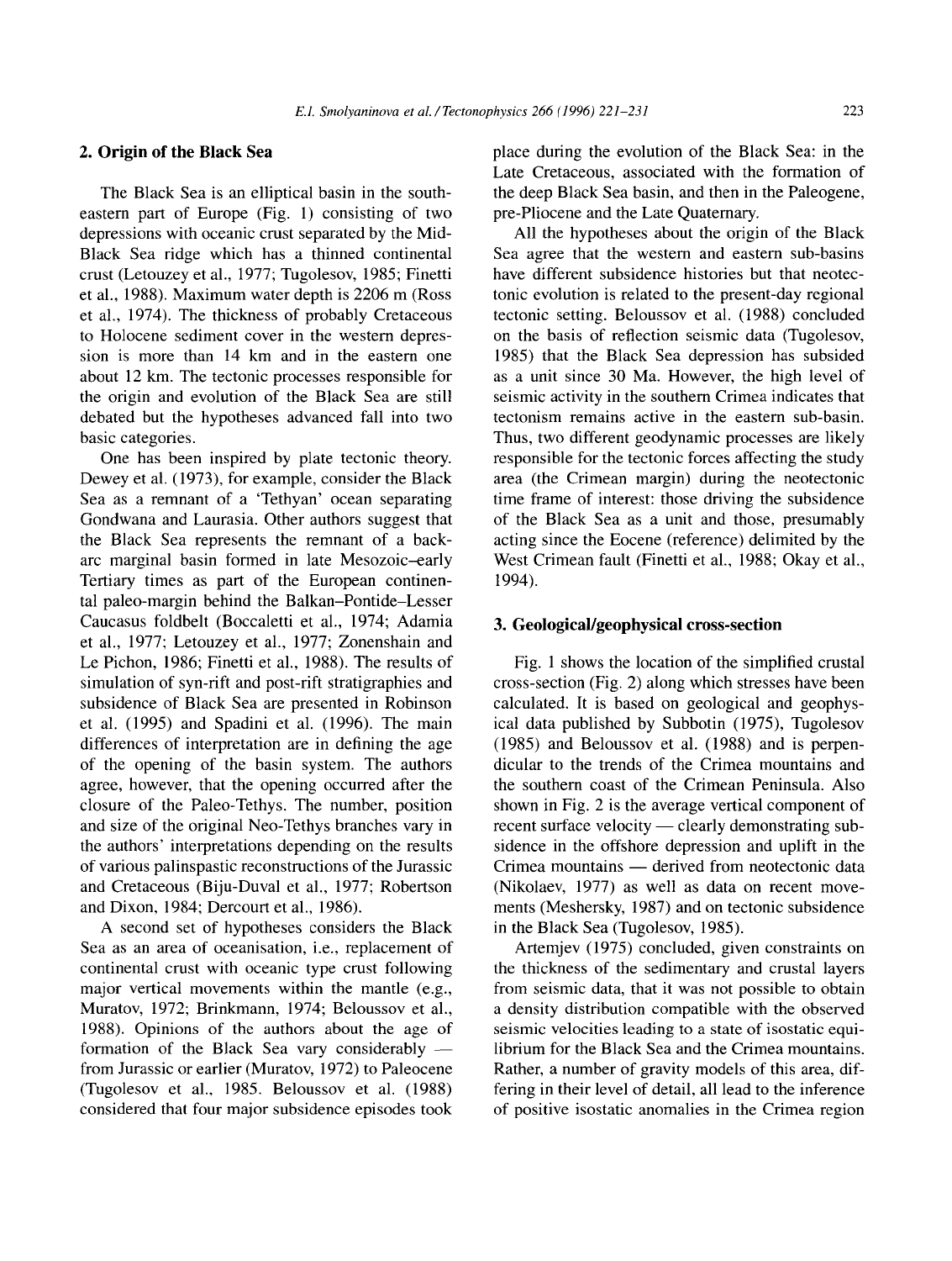

Fig. 2. Simplified crustal cross-section (located in Fig. 1), with the position of the Southern Coast fault and associated earthquake epicentres, used for the numerical modelling study and, above, the averaged curve of vertical neotectonic velocities along the crosssection (Nikolaev, 1977; Meshersky, 1987; Tugolesov, 1985) showing subsidence in the Black Sea depression and uplift in the Crimea mountains.

and negative ones in the Black Sea (Artemjev et al., 1972; Avdulov, 1979; Burianov et al., 1979).

Thus, the observed neotectonic data (Fig. 2) cannot be explained by isostatic responses, in which case, according to the isostatic anomalies the vertical displacements would be opposite to those observed. Furthermore, that there are no differences in the Neogene and younger subsidence rates of the eastern and the western parts of the Black Sea and of the Mid-Black Sea ridge, suggests that the offshore subsidence is not due to a post-extensional thermal subsidence mechanism only. It is deduced, therefore, that the observed neotectonic movements are at least in part driven by other tectonic processes. In order to isolate these for modelling, however, the observations have been adjusted in Fig. 2 for the expected isostatic effects of erosion, onshore, and sedimentation offshore, including the potential thermal subsidence contributing to the subsidence of the sedimentary basin.

#### **4. Model theory**

The rheologies used to describe the deformation of the lithosphere were those of a viscous fluid and an elastic continuum. Qualitatively, the results obtained for both cases are similar and, since the

distance and time scales of the deformation processes in the study are large, the viscous fluid model will only be discussed further.

Ignoring the inertial terms, and assuming incompressibility of the material and body forces other than those of gravity, Stokes equations that can be written (for this stationary 2-D case) as:

$$
\frac{\partial P}{\partial x_{\alpha}} + \rho \frac{\partial \varphi}{\partial x_{\alpha}} = \frac{\partial}{\partial x_{\alpha}} \left[ \eta \left( \frac{\partial u_{\alpha}}{\partial x_{\beta}} + \frac{\partial u_{\beta}}{\partial x_{\alpha}} \right) \right],
$$
\n
$$
\alpha, \beta = 1, 2 \tag{1}
$$

where  $u_1 = u$ ,  $u_2 = w$  are the components of velocity vector  $\bar{u}$  of movements in the directions  $x_1 = x$  and  $x_2 = z$  (x is horizontal, z is upward),  $P(x, z)$  is pressure,  $\varphi$  is gravity potential,  $\partial \varphi / \partial x_{\alpha} =$  ${0, -g}$  is the mass force vector, and  $\eta(x, z)$  is viscosity.

For an incompressible fluid it is also true that:

$$
div \,\bar{u} = 0 \tag{2}
$$

The boundary conditions to determine  $u(x, z)$  and  $w(x, z)$  are that stresses at the top of the model vanish, written as:

$$
\sigma_{i,j} n_i = 0 \tag{3}
$$

where  $\sigma_{i,j}$  is the stress tensor and  $n_i$  represents the components of a normal vector; that at the base of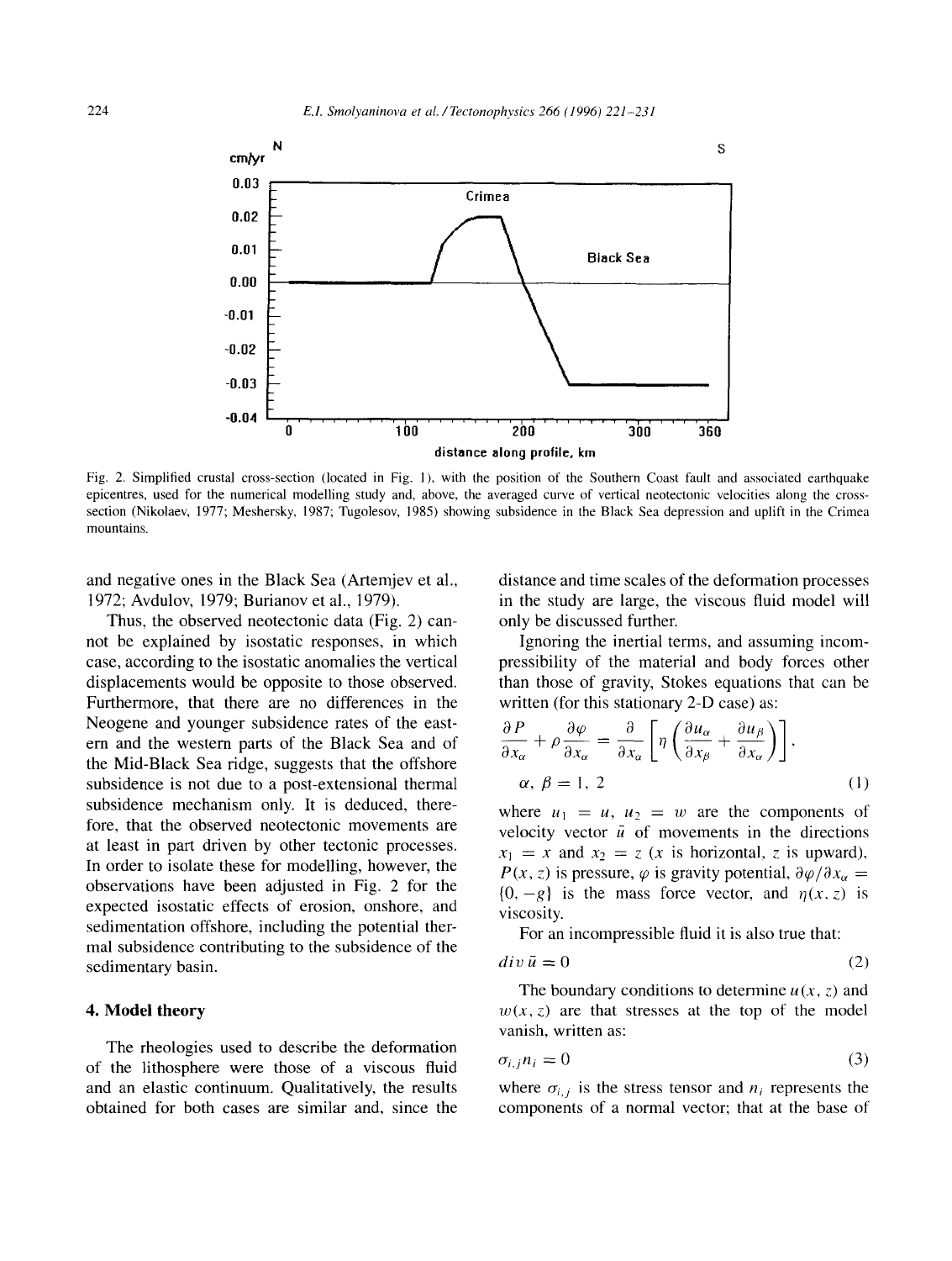the model:  $u = f(x)$ 

$$
w = -f'(x)(z - h) \tag{4}
$$

where  $f(x)$  is the desired function; and that on the vertical boundaries:

$$
u = f(x_0)
$$
  
\n
$$
w = -f'(x_0)(z - h)
$$
\n(5)

$$
u = f(x_1)
$$
  
\n
$$
w = -f'(x_1)(z - h)
$$
\n(6)

where (Fig. 3a)  $x_0$  and  $x_1$  are the positions of the left-hand and right-hand vertical boundaries, and h is the so called free mantle or floating level.

The equation used in Eqs. 4-6 to determine the desired function  $f(x)$  can be obtained in different ways (cf. Myasnikov et al., 1993). It encompasses the properties of the employed physical model. For example, assuming homogeneous extension in the lithosphere,  $f(x) = ax + b$ , horizontal topography, homogeneous densities for the layers, and an absence of viscous flow leads to extension similar to that predicted by the stretching model of McKenzie (1978). When given the horizontal velocity at the bottom of the model,  $f(x)$ , the problem is complete.

In the present case the problem to be solved, however, is to determine the function from the condition that the velocity of movements at the surface of the model should fit observed values:

$$
W(x) = w[x, \zeta(x)] \tag{7}
$$

where  $\zeta(x)$  is the topography of the surface (or sea bottom).

To satisfy the boundary conditions  $(4)$ – $(6)$  and be consistent with the governing Eqs. 1, 2, it is essential that the height of the study area,  $H$ , should be much less than its length, L, i.e.,  $H/L = \epsilon \ll 1$ , and that the top surface topography slope only gently, i.e.,  $\partial \zeta / \partial x \approx \epsilon$ .

The numerical scheme used is based on the finite element method (Zienkiewicz, 1977). The function  $f(x)$  is taken to be:

$$
f(x) = \sum_{n=1}^{N} C_n f_n(x) \tag{8}
$$

where  $f_n(x)$  is a set of linearly independent functions, in the present case, represented by triangles of the unit height with the base  $l = 2L/(N - 1)$ with  $N$  being the number of triangles (Fig. 3b), thus ensuring that the problem is linear with respect to the coefficients  $C_n$ . For each  $f_n(x)$ ;  $(n = 1, 2, ..., N)$ ,  $u(x, z)$  and  $w(x, z)$  are determined under the condition  $f(x) = f_n(x)$  giving the distribution of vertical surface velocity  $w^{(n)}(x)$  corresponding to every unit function,  $f_n(x)$ 

The problem of least squares approximation for the data given on a mesh  $x_k$ ;  $(k = 1, 2, ..., M)$  can be written as:

$$
\sum_{k=1}^{M} \left[ W_k - \sum_{n=1}^{N} C_n w_k^{(n)} \right]^2 = \min \tag{9}
$$

where  $M$  is the number of nodes in the horizontal di-



Fig. 3. (a) Geometric parameterisation of the model; density and viscosity distributions are assumed known. Horizontal velocities at the base of the model are given by the function  $f(x)$ , schematically represented in (b) as a system of linearly independent functions  $f_n(x)$ , with  $N$  being the number of triangles,  $l$  the baselength of a triangle, and the height of triangles being  $l$ .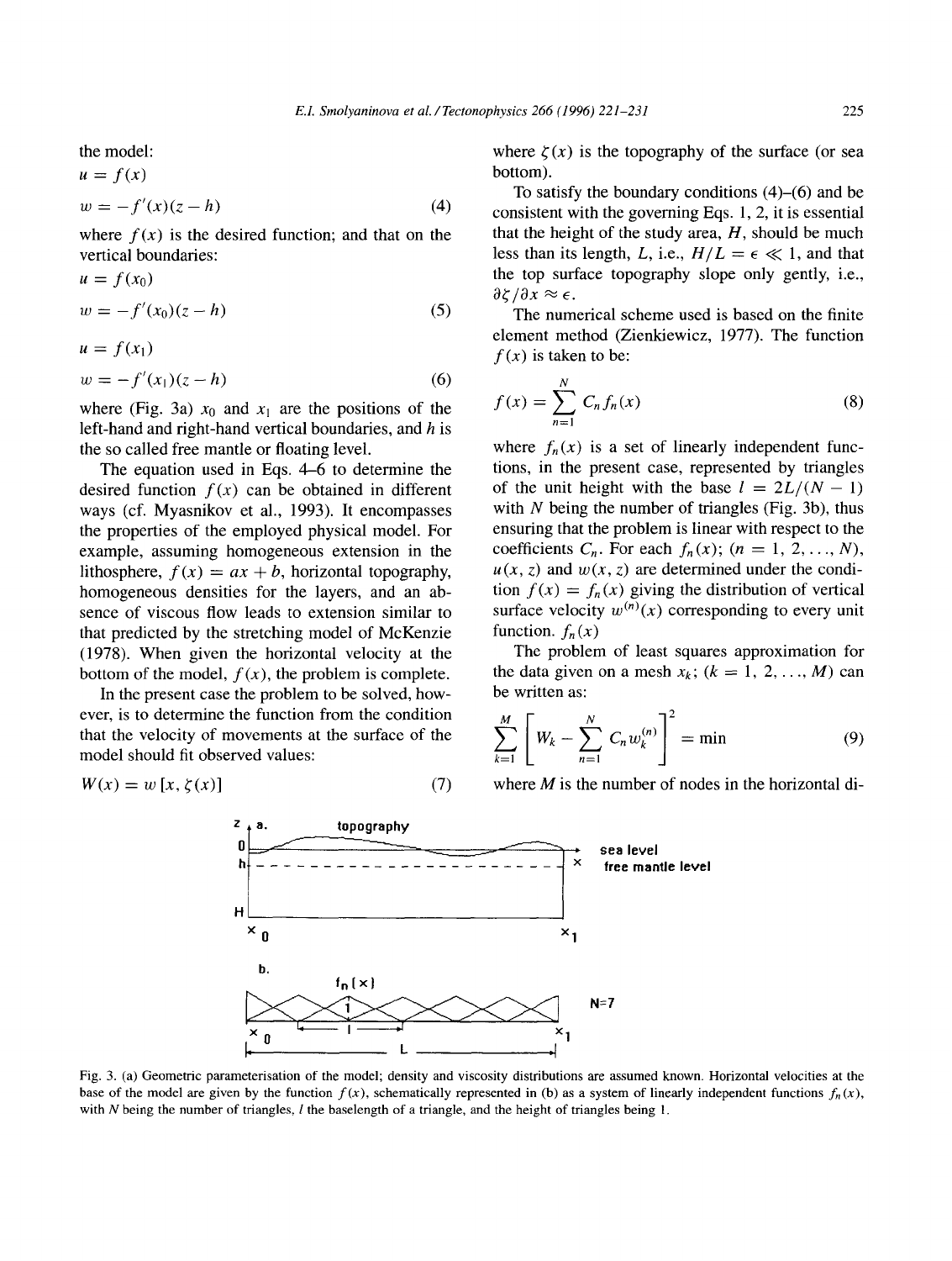rection,  $W_k$  is the velocity of neotectonic movements  $W(x)$  for node k, and  $w_k^{(n)}$  is the calculated value of the vertical velocity for node  $k$  for unit function  $f_n(x)$ .

After the coefficients  $C_n$  have been determined, the function  $f(x)$  can be found from Eq. 8, and the velocity field  $\{u(x, z), w(x, z)\}\)$  can be computed as a solution to the direct boundary-value problem.

The number of triangles should be chosen so as to achieve the desired detail of topography evolution, while at the same time satisfying the boundary layer conditions. As initially a triangle has a fixed height equal to 1, the size of the triangle's base should provide the fulfilment of the above-mentioned conditions. It should also be noted that the base of the model should not be obligatory a physical boundary. It is an arbitrary level at which the boundary conditions are imposed. Furthermore, where the observed deformation is discontinuous in fault zones and zones of high fracture density (with slippage therefore tending to occur along faults), lower viscosity values can be assumed for the fault zones and zones of non-consolidated sediments in order to simulate the observations.

It is easily seen that the linear function  $f(x)$  corresponding to a simple compression or tension at the side boundaries is just a special case of Eq. 8. Therefore, the solution whereby the vertical neotectonic movements of a region is governed purely by in-plane plate boundary forces is permissible.

The stress field is calculated on the basis of the slow flow pattern of the velocity solution to compare and correlate the resulting stress concentration zones with the zones of faulting and seismic activity observed. For descriptive purposes, the total pressure P, obtained by integrating:

$$
\frac{\partial P}{\partial x} = \frac{\partial \tau_{xx}}{\partial x} + \frac{\partial \tau_{xz}}{\partial z}
$$
  

$$
\frac{\partial P}{\partial z} = \frac{\partial \tau_{xz}}{\partial x} + \frac{\partial \tau_{zz}}{\partial z}
$$
 (10)

the total shear stress  $\tau$ , given by:

$$
\tau = \sqrt{(\tau_{xx}^2 + \tau_{zz}^2 + \tau_{xz}^2)}
$$
 (11)

where  $\tau_{ij}$  are the components of the viscous stress tensor, and the total shear to pressure ratio  $\tau/P$  are calculated.

The shear to pressure ratio reflects the fracturability of rocks (Byerlee, 1968) and can be interpreted as a 'damage parameter'. Fractures appear when the  $\tau$ /*P* value is high, and conversely, when  $\tau$ /*P* ratio becomes comparatively low, they stop growing, and those that have been previously formed close. As such, a correlation can be made between zones of high  $\tau$ */P* and the occurrence of seismicity.

#### **5. Application of the model**

#### 5.1. Geometry and mechanical parameters

A 2-D finite element model, comprising a  $19 \times 37$ grid (vertical by horizontal) with grid intervals of l and 10 km, respectively, was constructed to represent the structural cross-section shown in Fig. 2. As such, the model length,  $L = 360$  km, is appropriate to the length scale of the observed neotectonic movements of the northern Black Sea margin and the Crimea whereas the base of the model,  $H = 18$  km, has been arbitrarily chosen to lie at an intracrustal depth in order to satisfy the stability criterion  $H/L =$  $\epsilon \ll 1$ . The 2-D approach, in which it is assumed that the velocity vector projection in the direction perpendicular to the model plane is zero, is validated by the approximate east-west strike of the structures that have been active during the neotectonic stage and since the Black Sea depression has subsided as a unit during this time (Beloussov et al., 1988).

The function  $f(x)$  was approximated by seven triangles ( $N = 7$ ) each with base length  $l = 120$  km (Fig. 3b).

The model input data are the density and viscosity distributions  $\rho(x, z)$  and  $\eta(x, z)$ . In the present case, a homogeneous density model was employed. This was justified on the basis of preliminary model runs in which various proposed density distributions, including those of Artemjev (1975), Avdulov (1979) and Burianov et al. (1979) were employed. These results indicated that to predict surface velocities as vigorous and variable as those observed along the cross-section, the requisite boundary forces were so large that the internal body forces became negligible. The widely used value of  $10^{23}$  Pas (e.g., Turcotte and Schubert, 1982) was adopted as the crustal viscosity, including the bulk of the sedimentary column. To simulate the presence of active faults, lower vis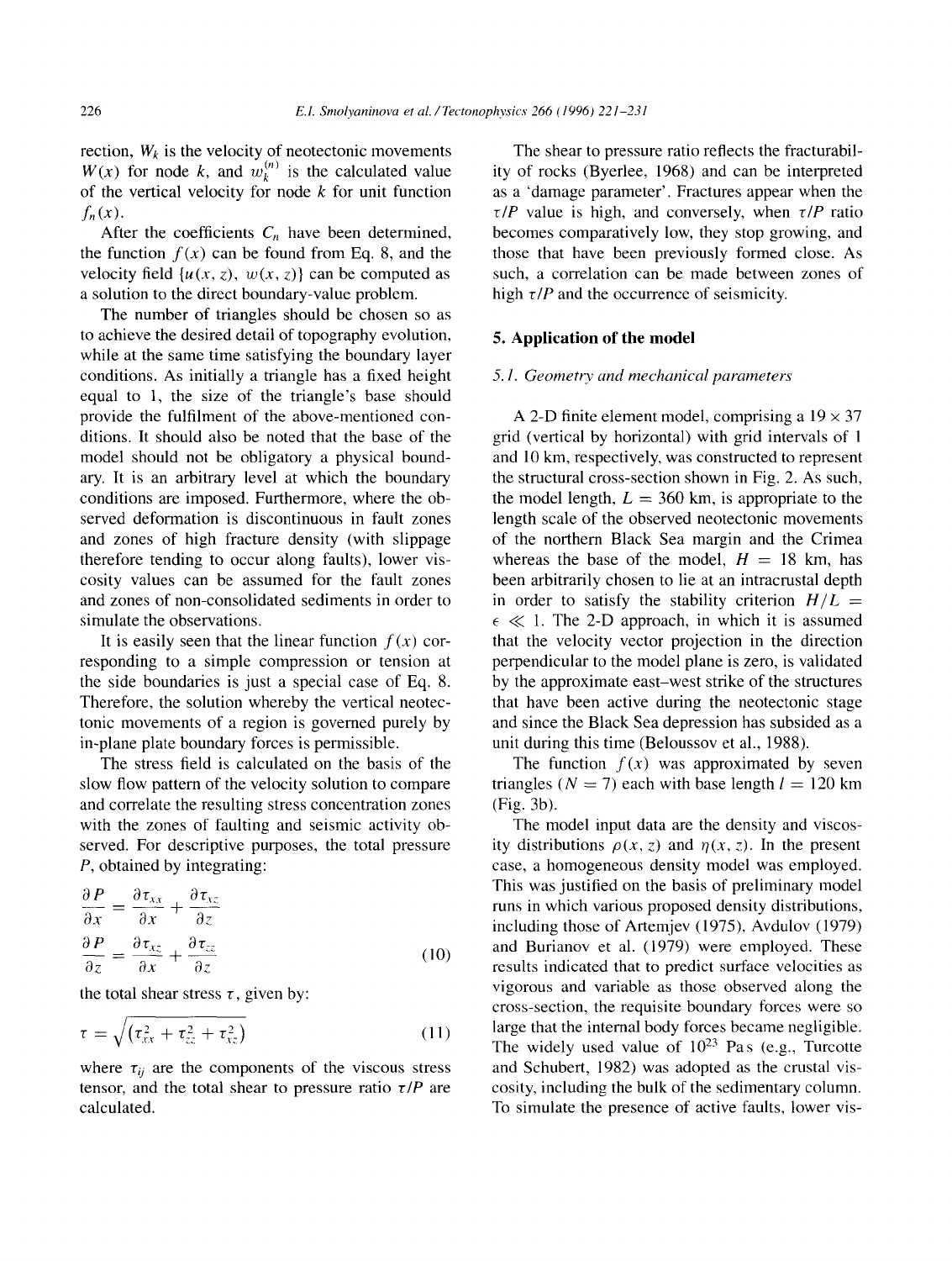cosity values, of the order  $10^{22}$  Pas were presumed in fault zones. The same value was assigned to zones of unconsolidated sediments.

#### *5.2. Results*

Fig. 4 shows the resulting slow flow pattern for the model profile with the lengths of the arrows being proportional to the computed velocities. The boundary conditions were chosen in accordance with Eq. 9. The displayed vectors are drawn relative to a point of zero velocity on the right-hand boundary of the model, indicated by the square. For the present case, the calculated boundary conditions imply an intracrustal uplift beneath the oceanic part and downwarping beneath the Crimea. Movements on the side boundaries correspond to extension on the corresponding boundary (right or left depending upon the point of view). In the region below the continental slope, the velocity vectors change their orientation. From nearly vertical they become nearly horizontal.

Various aspects of the stress distribution arising from the flow pattern shown in Fig. 4 are presented as contour diagrams in Fig. 5. Fig. 5a displays the normal component of the stress tensor  $\tau_{xx}$ , positive corresponding to tension, indicating that the crust beneath the Black Sea is in an extensional state with maximum extension being at the foot of the continental slope. The continental part of the model, in contrast, is in compression with the maximum lying immediately below Crimea. The state of stress in the continental crust north of Crimea is nearly lithostatic. Fig. 5b displays total pressure  $P$  calculated in accordance with Eq. 10 indicating that there is a zone of comparatively low total pressure at the foot of the continental slope. Fig. 5c shows the total shear stress calculated according to Eq. 11, indicating concentrations at both the foot of the slope and beneath Crimea and generally higher shear stress in the oceanic part of the model. Fig. 5d is a plot of the 'damage parameter', the shear to pressure ratio, with the greatest values being predicted at the foot of the slope.

#### **6. Discussion**

Although the velocities calculated at the base of the model pertain to a lower crustal depth, it



Fig. 4. Slow flow pattern for boundary conditions derived such that the vertical component of velocity on the surface best fits the observed data (Fig. 2). The displayed vectors are drawn relative to the point indicated by the square; the length of arrows is proportional to the computed velocity at that point.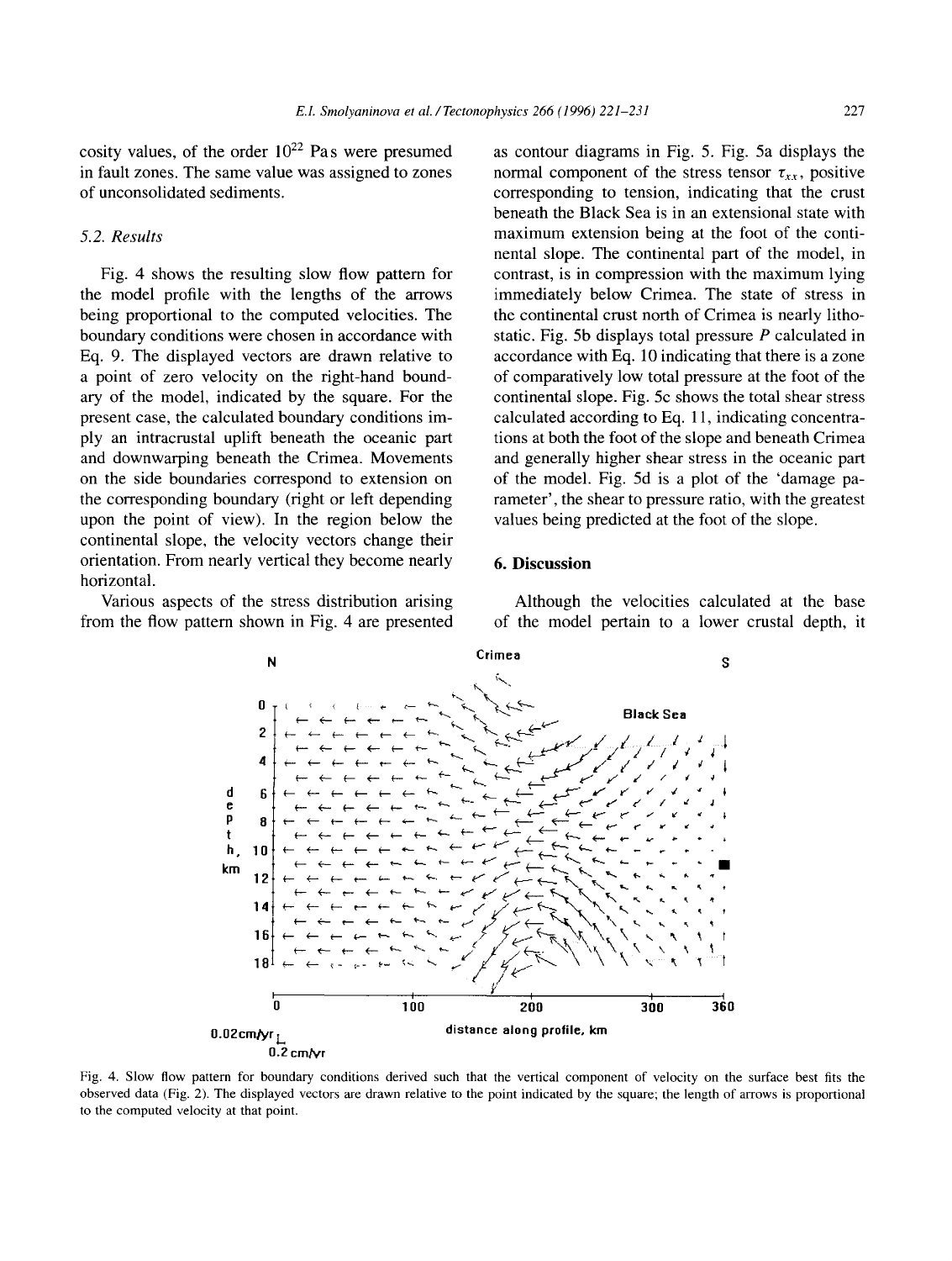



*©*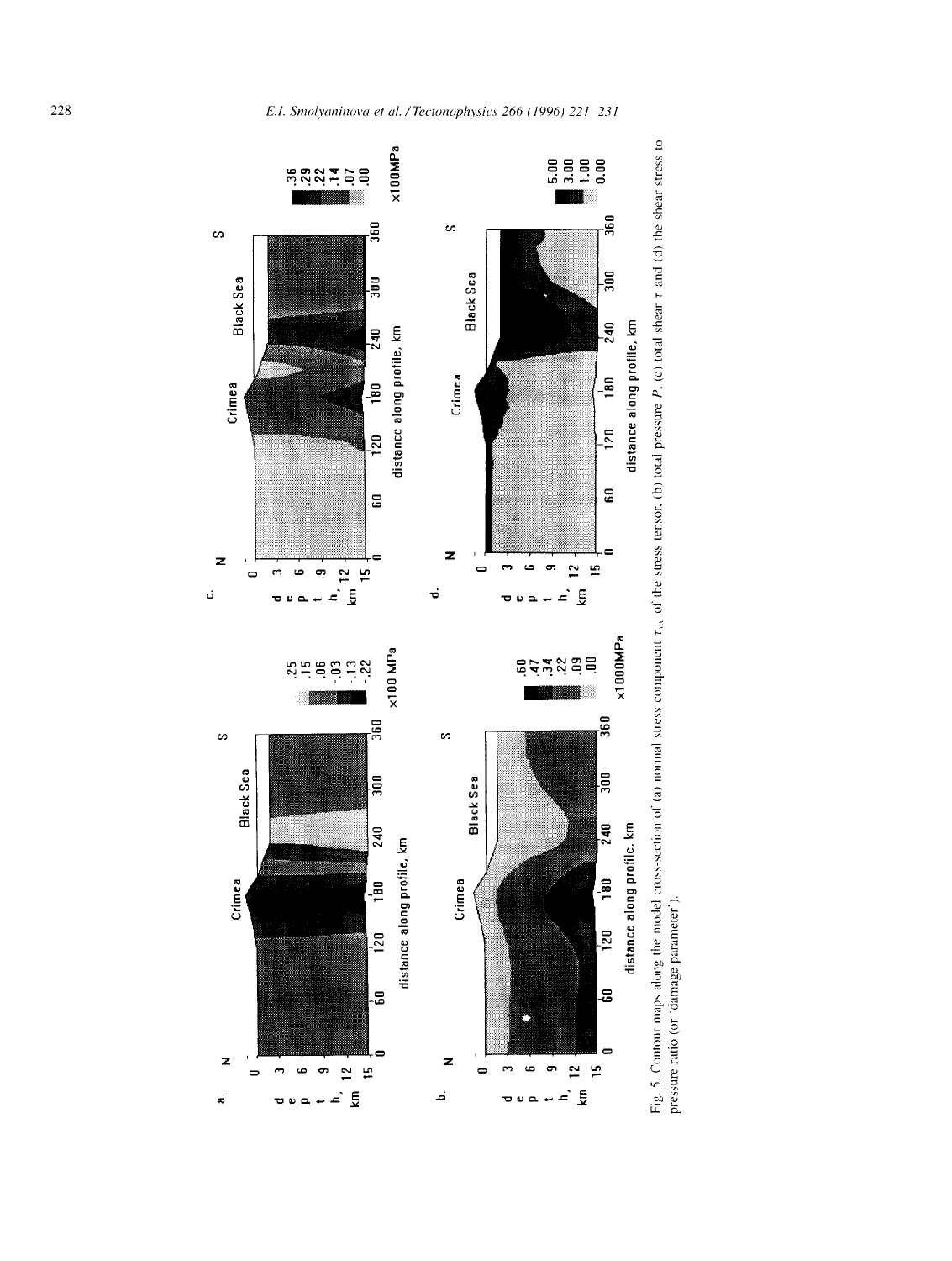can be assumed that they reflect similar movements in the upper mantle. The lithosphere and the underlying mantle are a closely linked, in particular with respect to vertical motions (cf. Kobozev and Myasnikov, 1987; Myasnikov et al., 1993). Flows in the mantle cause corresponding movements in the lithosphere and vice versa. The interplay is complicated by inhomogeneity of both interacting layers and strong feedback processes. In the present application, it follows that plate boundary forces cause the inferred mantle flows or, alternatively, that existing mantle movements cause the extension in the crust predicted by the model. Local mantle and/or lithospheric movements due to horizontal pressure gradients may be superimposed but, in general, the velocity distribution in the mantle can be inferred to be similar to  $f(x)$ .

The results indicate, in order to predict adjacent, rapid, vertical surface movements of opposite sign (uplift of the Crimea and subsidence in the depression), that  $f(x)$  cannot be of the form  $f(x) = a(x - x_1)$ , which corresponds to a simple compression or tension applied to the side boundaries of the model such as described by Kolpakov et al. (1991) or, for example, found in models such as that postulated by Cloetingh and Kooi (1992). The implication is that the Neogene evolution of the Black Sea basin and its Crimean margin cannot be explained by in plane forces only although their presence and influence cannot be ruled out. Rather, the application of boundary forces at the model base is also necessary. These presumably reflect the complex regional neotectonic processes at play in the lithosphere and underlying mantle, responsible for the regional tectonic stress field during the past 10- 30 Myr and related to the geological development of the Crimean margin during that time such as the formation of the present-day topography.

Fig. 4 illustrates that subsidence in the Black Sea depression can be caused, given the present model parameterisation, by movements resembling an upwelling mantle stream which in turn plunges beneath the Crimea to cause the uplift of the Crimea mountains. Although there is no supporting evidence of upwelling mantle in the geothermal data for the Black Sea, which is characterised by low heat flow values (Cermak and Hurtig, 1979), this may be reflection of thermal blanketing due to the high rate of sedimentation, which during the Quaternary has been more than 0.025 cm/yr (Finetti et al., 1988).

Fig. 5 shows that the model predicts a zone of abnormal stress at the foot of the continental slope. This area is characterised not only by the greatest shear stresses but also by the smallest total pressure, together resulting in a 'damage parameter'  $(\tau/P)$ maximum in this area, coinciding with the seismically active Southem Coast fault (Fig. lb). In terms of the present model, its position is fixed by the reversal of direction of the mantle flow velocity vector (Fig. 4). A secondary shear stress high is predicted below the continental part of the Crimea (Fig. 5c). However, the total pressure is much higher in this area than at the foot of the continental slope and, consequently, the predicted 'damage parameter' is low, a prediction consistent with the observed absence of significant seismicity there. Moreover, the predicted present-day state of compressional stress in the Crimea region is in consistent with the inferences of Finetti et al. (1988) based on seismicity data.

The results shown in Fig. 5 were obtained assuming no slippage along the Southern Coast fault. When slippage was 'allowed', by adopting lower viscosity values in the fault zone, the computed function (e.g., Fig. 4) did not change significantly although shear stresses in the fault zone were reduced. In consequence the previously found zone of high  $\tau/P$  was negated, in fact transformed into a zone of lower  $\tau$ /*P* than in the surrounding areas. The physical interpretation of this is that it corresponds to a phase of stress relaxation, as opposed to the case where no slippage along the fault was allowed which corresponded to a phase of stress accumulation. The results imply that it is the latter case that applies to the Southern Coast fault zone at the present time.

#### **7. Summary and conclusions**

Numerical modelling of the regional tectonic movements in the northern Black Sea has been presented, illustrating the possibility of using neotectonic data as well as upper lithosphere structure as input to such modelling. This results indicate complex regional tectonic movements in areas with vigorous surface movements of opposite signs (adjacent zones of uplift and subsidence). Mantle move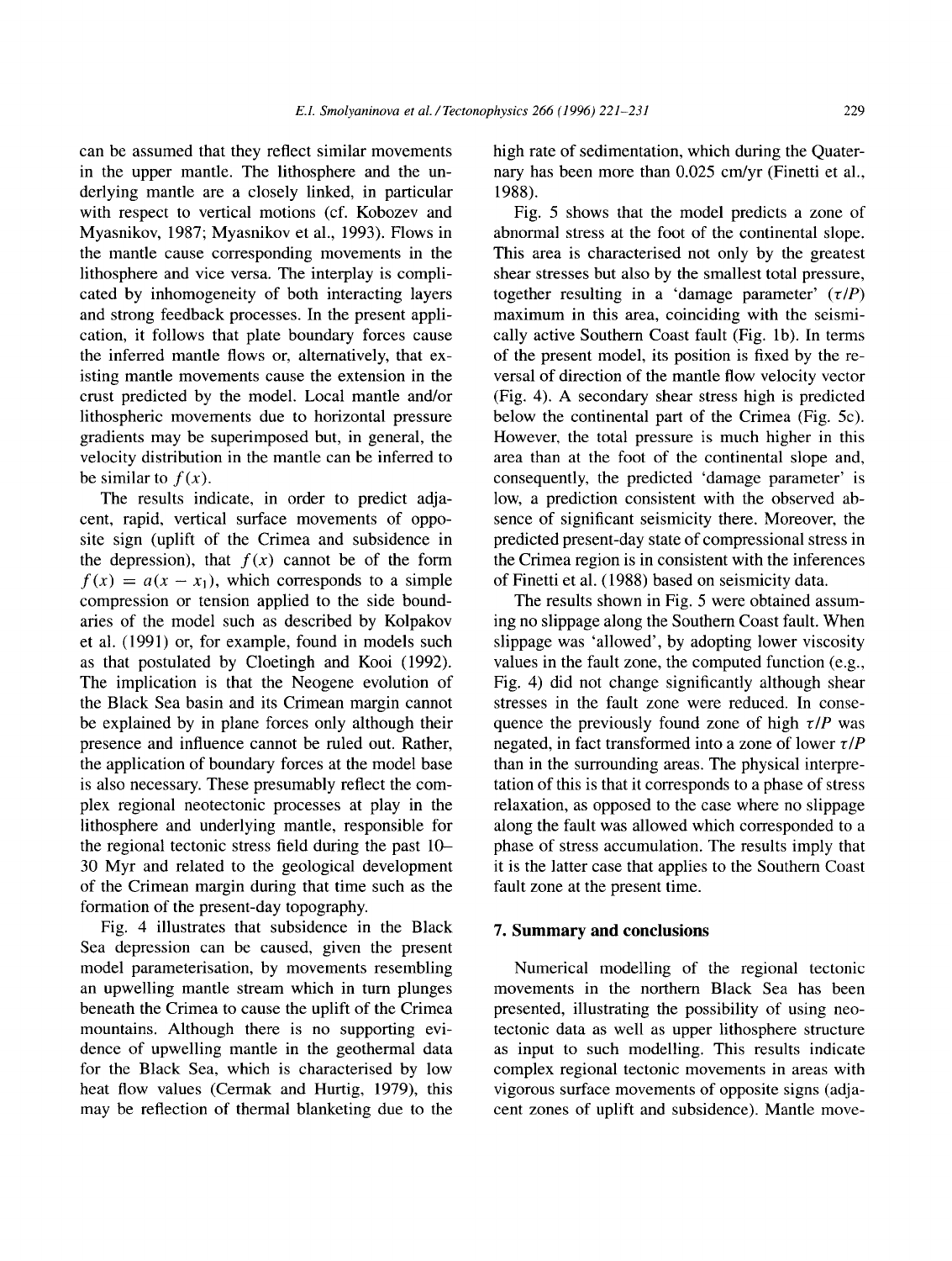**ments, in particular, may strongly affect the tectonic development in such regions.** 

**An upwelling stream beneath the Black Sea and a stream downwelling under the Crimea are predicted to explain the uplift of the Crimean mountains and the subsidence of the adjacent sea floor during the neotectonic period (10-30 Myr). The calculated stress field lends support to these results. The maximum values of predicted shear stress to pressure ratio correspond to the location of the Southern Coast fault zone that controls the seismicity of the northern Black Sea implying that the seismic activity of this fault may be due to a change in the orientation of convective flows in the underlying mantle.** 

## **Acknowledgements**

**This work was supported by the Russian Fundamental Science Foundation through grant No. 93- 05-8444 and by International Science Foundation through grant No. MGB000. We thank all the reviewers for their careful reviews of the paper and helpful comments on the manuscript. The editorial assistance and scientific advice of Randell Stephenson is gratefully acknowledged.** 

#### **References**

- Artemjev, M.E., 1975. Problemy izostazii vnutrennikh i okrainnikh morei teritorii SSSR. In: Zemnaya kora materikov i vnutrinnikb morei (Problems of isostasy of inland and marginal seas. (The Crust of Continents and Marginal Seas). Moscow, pp. 12–25.
- Artemjev, M.E., Bune, V.I., Dubrovsky, V.A. and Kambarov, N.Sh., 1972. Seismicity and isostasy. Phys. Earth Planet. Inter., 6: 256-262.
- Avdulov, M.V., 1979. Problemy evolutsii zemnoi kory na primere Kavkaza i Kryma. (Problems of evolution of the Earth's crust in the Caucasus and the Crimea). Moscow.
- Adamia, S.A., Lordkiparidze, M.B. and Zakaridze, G.S., 1977. Evolution of an active continental margin as exemplified by the Alpine history of the Caucasus. Tectonophysics, 40: 187- 189.
- Biju-Duval, B., Dercout, J. and Le Pichon, X., 1977. From the Tethys ocean to the Mediterranean Seas: a plate tectonic model of the evolution of the Western Alpine system. In: B. Biju-Duval and L. Montadert (Editors), Structural History of the Mediterranean Basins. Technip, Paris, pp. 143-164.
- Beloussov, V.V., Volvovski, B.S., Archipov, I.V., Buryanova, V.B., Evsyukov, Y.D., Goncharov, V.E, Gordienko, V.V., Ismagilov, D.E, Kilo, G.K., Kogan, L.I., Kondyurin, A.V., Kozlov, V.N., Leered, L.I., Lokholatnikov, V.N., Malovitski, Y.R,

Moskalenko, V.N., Neprochnov, Y.R, Ostisty, B.K., Rusakov, O.M., Shims, K.M., Shlezinger, A.E., Sochelnikov, Sollogub, V.B., Solovyev, V.D., Starostenko, V.I., Starovoitov, A.F., Terekhov, A.A., Volvovski, I.S., Zigunov, A.S. and Zolotarev, V.G., 1988. Structure and evolution of the Earth's crust and upper mantle of the Black Sea. Boll. Geofis. Teor. Appl., XXX: 117-118.

- Boccaletti, M., Gocev, R and Manetti, R, 1974. Mesozoic zones in the Black Sea region. Boll. Soc. Geol. ltal., 96: 547-565.
- Brinkmann, R., 1974. Geologic relations between Black Sea and Anatolia. In: E.T. Degens and D.A. Ross (Editors), The Black Sea -- Geology, Chemistry and Biology. Am. Assoc. Pet. Geol. Mem., 20: 63-76.
- Burianov, V.B., Gordienko, V.V. and Pavlenkova, N.I., 1979. Kompleksnaya geophizicheskaya model uga Evropeiskoi chasti (Complex geophysical model of the Southern European part of the USSR). In: Gravity Model of Crust and Upper Mantle of the Earth. Kiev, Naukova Dumka.
- Byerlee, J.D., 1968. Brittle-ductile transition in rocks. J. Geophys. Res., 73: 4741-4750.
- Cermak, V. and Hurtig, E., 1979. Heat Flow Map of Europe. Berlin and Heidelberg, Springer Verlag.
- Cloetingh, S. and Kooi, H., 1992. Tectonics and global change -inferences from Late Cenozoic subsidence and uplift patterns in the Atlantic/Mediterranean region. Terra Nova, 4: 340-350.
- Dewey, J.F., Pitman lII, W.C., Ryan, W.B.E and Bonnin, J., 1973. Plate tectonics and evolution of the Alpine System. Geol. Soc. Am. Bull., 84: 3137-3180.
- Dercourt, J., Zonenshain, L.R, Ricou, L., Kazmin, V.G., Le Pichon, X., Knipper, A.L., Grandjacquet, C., Sbortshikov, I.M., Geyssant, J., Lepvrier, C., Perchevski, D.H., Boulin, J., Sibuet, J.C., Savoring, L.A., Sorokhtin, D., Westphal, M., Bazhenov, M.L., Lauer, J.R and Bjui-Duval, B., 1986. Geological evolution of the Tethys belt from the Atlantic to the Pamirs since the Lias. In: J. Auboin and X. Le Pichon (Editors), Evolution of the Tethys. Tectonophysics, 123:241-315.
- Finetti, I., Bricchi, G., Del Ben, A., Pipan, M. and Xuan, Z., 1988. Geophysical study of the Black Sea. Boll. Geofis. Teor. Appl., XXX: 197-324.
- Kobozev, A.V. and Myasnikov, V.R, 1987. A three dimensional model of planets inner structure evolution. Dokl. Akad. Nauk USSR, 296: 561-565.
- Kolpakov, N.I., Lyakhovsky, V.A., Mints, M.V., Smolyaninova, E.I. and Shenkman, E.Ya., 1991. On the geodynamical nature of some relief-forming processes: numerical simulation results for Kola peninsular. Geotectonics, 2:84-91
- Letouzey, J., Biju-Duval, B., Dorkel, A., Gonnard, R., Kristchev, K., Montadert, L. and Sungurlu, O., 1977. The Black Sea: a marginal basin. Geophysical and geological data. In: B. Biju-Duval and Montadert (Editors), Structural History of the Mediterranean Basins. Technip, Paris, pp. 369-379.
- McKenzie, D., 1978. Some remarks on the development of sedimentary basins. Earth Planet. Sci. Lett., 40: 25-32.
- Meshersky, I.N. (Editor), 1987. Map of recent movements of the crust. Moscow.
- Mikhailov, V.O., Smolyaninova, E.I. and Shilov, A.A., 1991. A technique to assess the state of stress in the lithosphere on the